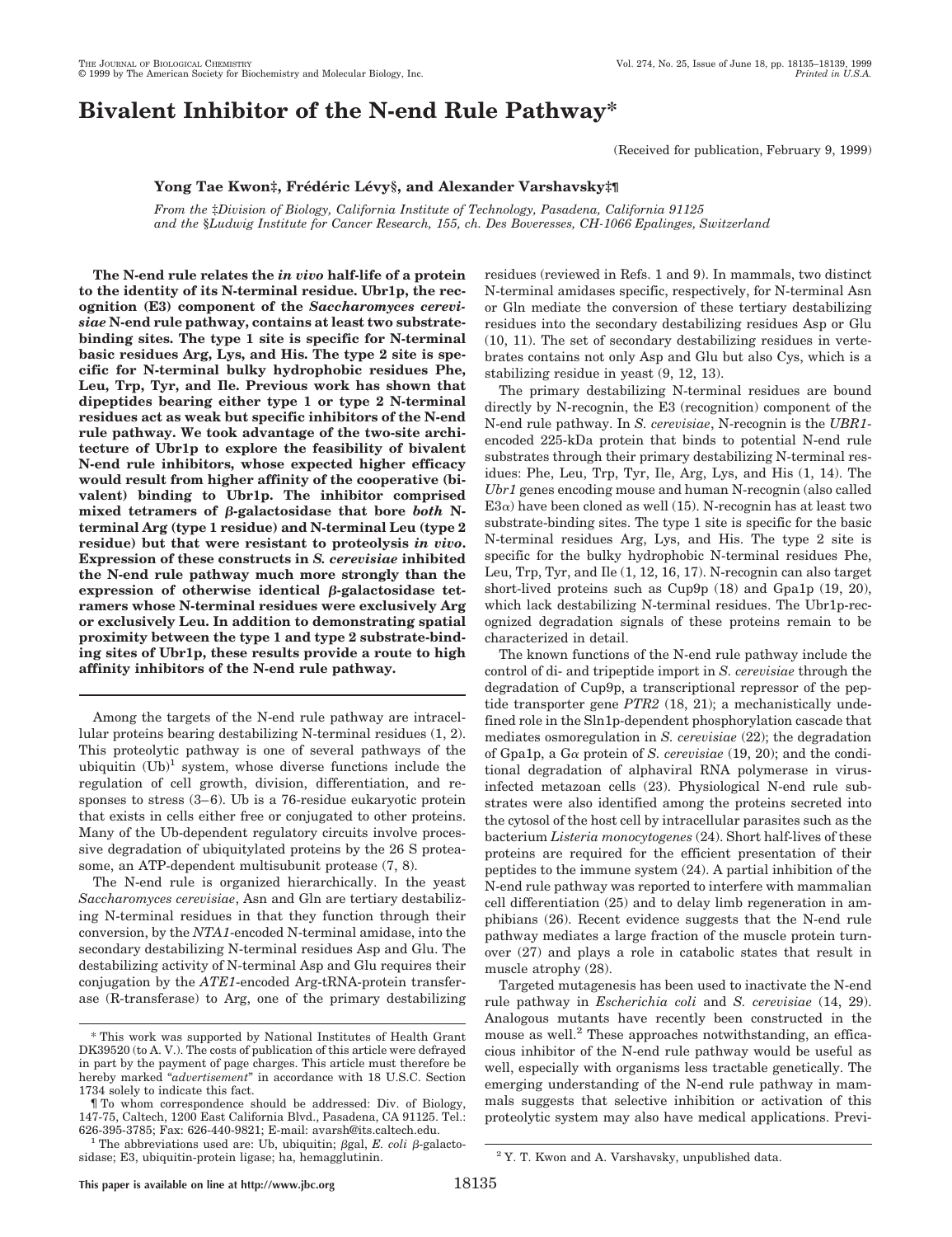ous work has shown that millimolar concentrations of amino acid derivatives such as dipeptides bearing destabilizing Nterminal residues can selectively inhibit the N-end rule pathway in extracts from rabbit reticulocytes (12, 17) and *Xenopus* eggs (13), and in intact *S. cerevisiae* cells as well (16). However, the same dipeptides were observed to have at most marginal effects on the N-end rule pathway in intact mammalian cells.<sup>3</sup> One limitation of dipeptide inhibitors is their apparently low affinity for the type 1 and the type 2 site of N-recognin (30).

In the present work, we explored the possibility that a bivalent ligand can bind simultaneously to the type 1 and type 2 sites of N-recognin (see Fig. 1*A*). Similarly to the previously characterized bivalent interactions that involve either macromolecules or small molecules (31, 32), the cooperativity of binding at two independent, mutually nonexclusive sites would be expected to increase the affinity between N-recognin and a bivalent inhibitor by orders of magnitude, in comparison with the affinity of a monovalent binding by the same compound. We show that a bivalent inhibitor of the N-end rule pathway is feasible and consider the implications of this advance.

#### EXPERIMENTAL PROCEDURES

*Strains and General Techniques—*The *S. cerevisiae* strains used were JD52 (*MATa ura3-52 his3-*D*200 leu2-3,112 trp1-*D*63 lys2-801*) and JD55 (*MATa ura3-52 his3-*D*200 leu2-3,112 trp1-*D*63 lys2-801 ubr1* D*::HIS3*) (19, 33). Cells were grown on rich (YPD) or synthetic medium containing either 2% dextrose (SD medium), 2% galactose (SG medium), or 2% raffinose (SR medium) (34). To induce the  $P_{\text{CUP1}}$  promoter,  $CuSO<sub>4</sub>$  was added to a final concentration of 0.1 mM. Transformation of *S. cerevisiae* was carried out using the lithium acetate method (35).

*Plasmids*—The high copy ( $2\mu$ -based) plasmids pR $\Delta$ - $\beta$ gal-TRP1 and  $pR\Delta$ - $\beta$ gal-HIS3, which expressed Arg-e<sup> $\Delta K$ </sup>- $\beta$ gal (Ub-Arg-e<sup> $\Delta K$ </sup>- $\beta$ gal) (see Fig. 2A) from the galactose-inducible  $P_{CYC1/GAL1}$  hybrid promoter (2), were produced by replacing the *URA3* marker gene of pFL7 with either  $TRP1$  or  $HIS3$ . pL $\Delta$ - $\beta$ gal-TRP1 and pL $\Delta$ - $\beta$ gal-HIS3, both of which expressed Leu-e<sup> $\Delta K$ </sup>- $\beta$ gal (Ub-Leu-e<sup> $\Delta K$ </sup>- $\beta$ gal), were produced by replacing the Ub-Arg domain of pR $\Delta$ - $\beta$ gal-TRP1 and pR $\Delta$ - $\beta$ gal-HIS3 with Ub-Leu domain of the pLL2 plasmid.<sup>4</sup> The plasmid pFL7 was produced from pUB23-R (2) by converting the lysine codons 15 and 17 of the extension  $e^{K}$  into arginine codons (36, 37), yielding a construct encoding the extension $\mathrm{e}^{\Delta K}$  in front of a  $\beta\mathrm{gal}$  moiety lacking the first 23 residues of wild type  $\beta$ gal (see Fig. 2A). The low copy, pRS315 vector-derived (38) plasmid pR-e $\Delta$ KhaUra3-R3R7 expressed Arg-e $^{\Delta K}$ -ha-Ura3p $^{\mathrm{K3R,K7R}}$  (Ub- $\text{Arg-e}^{\Delta K}$ -ha-Ura3p<sup>K3R,K7R</sup>) from the P<sub>CUP1</sub> promoter. Arg-e<sup> $\Delta K$ </sup>-ha-Ura3p<sup>K3R,K7R</sup> (see Fig. 2B) is called Arg-Ura3p in the main text. In this N-end rule substrate, the residues Lys-3 and Lys-7 of the *S. cerevisiae* Ura3p were converted to arginines (see "Results and Discussion"). In addition, the ha epitope tag (39) was placed between  $e^{\Delta K}$  and Ura $3p^{K3R,K7R}$  (see Fig. 2B). The plasmid  $pR$ -e $\Delta$ KhaUra3-R3R7 was produced from pFL1 (encoding Ub-Arg-e^dK-ha-Ura3p) through site-directed mutagenesis of the *URA3* codons for Lys-3 and Lys-7. pFL1 was produced from pKM1235 (which encoded Ub-Arg-e<sup>K</sup>-ha-Ura3p)<sup>5</sup> by converting the  $e^{K}$ -coding sequence into the one encoding  $e^{\Delta K}$ .

*Pulse-Chase and Plating Efficiency Assays—*Pulse-chase assays with *S. cerevisiae* in mid-exponential growth  $(A_{600}$  of  $\sim$ 1) utilized <sup>35</sup>S-EX-PRESS (NEN Life Science Products) and were carried out as described previously  $(10, 19)$ , including the immunoprecipitation with anti- $\beta$ gal and anti-ha antibodies and quantitation with a PhosphorImager (Molecular Dynamics, Sunnyvale, CA). To determine plating efficiency, *S. cerevisiae* strains JD52 (*UBR1*) and JD55 (*ubr1*D) expressing Arg-Ura3p (Ub-Arg-e<sup>AK</sup>-ha-Ura3p<sup>K3R,K7R</sup>; see Fig. 2*B*) were co-transformed with plasmids indicated in the legend to Fig. 3. The transformants were cultured in the raffinose-based medium (SR) lacking Leu, His, and Trp for 20 h. The cultures were then diluted into the otherwise identical galactose-containing (SG) medium to a final  $A_{600}$  of 0.1. At an  $A_{600}$  of 0.4, cultures were either supplemented with 0.1 mm  $CuSO<sub>4</sub>$  or left unsupplemented. At the  $A_{600}$  of 1.0, the cultures were diluted with SG (which lacks Leu, His, and Trp) either containing or lacking 0.1 mM  $CuSO<sub>4</sub>$  and were plated on the plates of the same medium composition that also either contained or lacked uracil. The plating efficiency (%)



FIG. 1. **The concept of a bivalent inhibitor of the N-end rule pathway.** *A*, the type 1 and type 2 sites of *S. cerevisiae* Ubr1p (Nrecognin), which are specific, respectively, for the basic (Arg, Lys, and His) and bulky hydrophobic (Phe, Leu, Trp, Tyr, and Ile) N-terminal residues. In the diagram, the type 1 and type 2 sites are occupied by their ligands, the N-terminal Arg and Leu, borne by a heterodimeric bivalent inhibitor (actually, a tetrameric  $\beta$ gal-based protein in the present work). A test substrate bearing Arg, a type 1 destabilizing N-terminal residue is shown as well. The test substrate, in contrast to the protein-based inhibitor, bears at least one internal Lys residue (not indicated in the diagram) that can function as a component of the N-degron. The type 1 and type 2 sites of N-recognin are shown located close together in the N-terminal region of the 225-kDa Ubr1p. The recent genetic dissection of the Ubr1p substrate-binding sites $6$  placed the type 1 and type 2 sites close together in the  ${\sim}60\text{-kDa}$  N-terminal region of the 225-kDa Ubr1p. *B*, a diagram illustrating the expected frequencies of heterodimeric (Arg- and Leu-bearing) dimers within a  $\beta$ gal-based bivalent inhibitor. Specifically, at equal levels of expression of the two  $\beta$ gal-based polypeptide chains, 50% of  $\beta$ gal tetramers would be expected to be heterotetramers in which at least one of the two dimers bears different (Arg and Leu) N-terminal residues. In the  $\beta$ gal tetramer, the two N termini of each dimer are spatially close, exposed, and oriented in the same direction (40). See also "Results and Discussion."

was defined as the ratio of the number of colonies on  $SG$  (-Leu, -His,  $-Trp$ ,  $-Ura$ ) plates to the number of colonies on SG ( $-Leu$ ,  $-His$ ,  $-Trp$ ) plates, at the same concentration of  $CuSO<sub>4</sub>$ . For each measurement, colonies on 15 plates were counted to yield the average number of colonies per plate.

#### RESULTS AND DISCUSSION

We constructed a bivalent N-end rule inhibitor (Fig. 1*A*) from the previously studied N-end rule substrates derived from *E. coli* bgal (2). In eukaryotes, linear Ub-protein fusions are rapidly cleaved by deubiquitylating enzymes at the Ub-protein junction, making possible the production of otherwise identical proteins bearing different N-terminal residues, a technical advance that led to the finding of the N-end rule  $(2)$ . A  $\beta$ gal-based N-end rule substrate contains a destabilizing N-terminal residue (produced *in vivo* using the Ub fusion technique (1)); a  $\sim$ 45-residue, *E. coli* Lac repressor-derived N-terminal extension called  $e^{K}$  (extension *e* bearing lysines *K*); and the  $\beta$ gal moiety lacking its first 21 residues. The resulting  $X-e^{K}$ - $\beta$ gal is a short-lived protein in both yeast and mammalian cells, whereas an otherwise identical protein bearing a stabilizing N-terminal residue such as Met or Val is metabolically stable (1, 2). An N-degron comprises a destabilizing N-terminal residue and a Lys residue (or residues), the latter being the site of formation of a multi-Ub chain (1, 36). (Ubr1p can also recognize a set of other, internal degrons, which remain to be characterized (18).) If Lys-15 and Lys-17 of the  $e^{K}$  extension are replaced by the Arg residues (which cannot be ubiquitylated), the resulting X-e<sup> $\Delta K$ </sup>-Bgal (Fig. 2A) is long-lived *in vivo* even if its Nterminal residue is destabilizing in the N-end rule (1, 37).

In the present work, we used the metabolically stable Arg-

 $3$  F. Lévy and A. Varshavsky, unpublished data.  $4$  M. Ghislain and A. Varshavsky, unpublished data.

<sup>&</sup>lt;sup>5</sup> K. Madura and A. Varshavsky, unpublished data.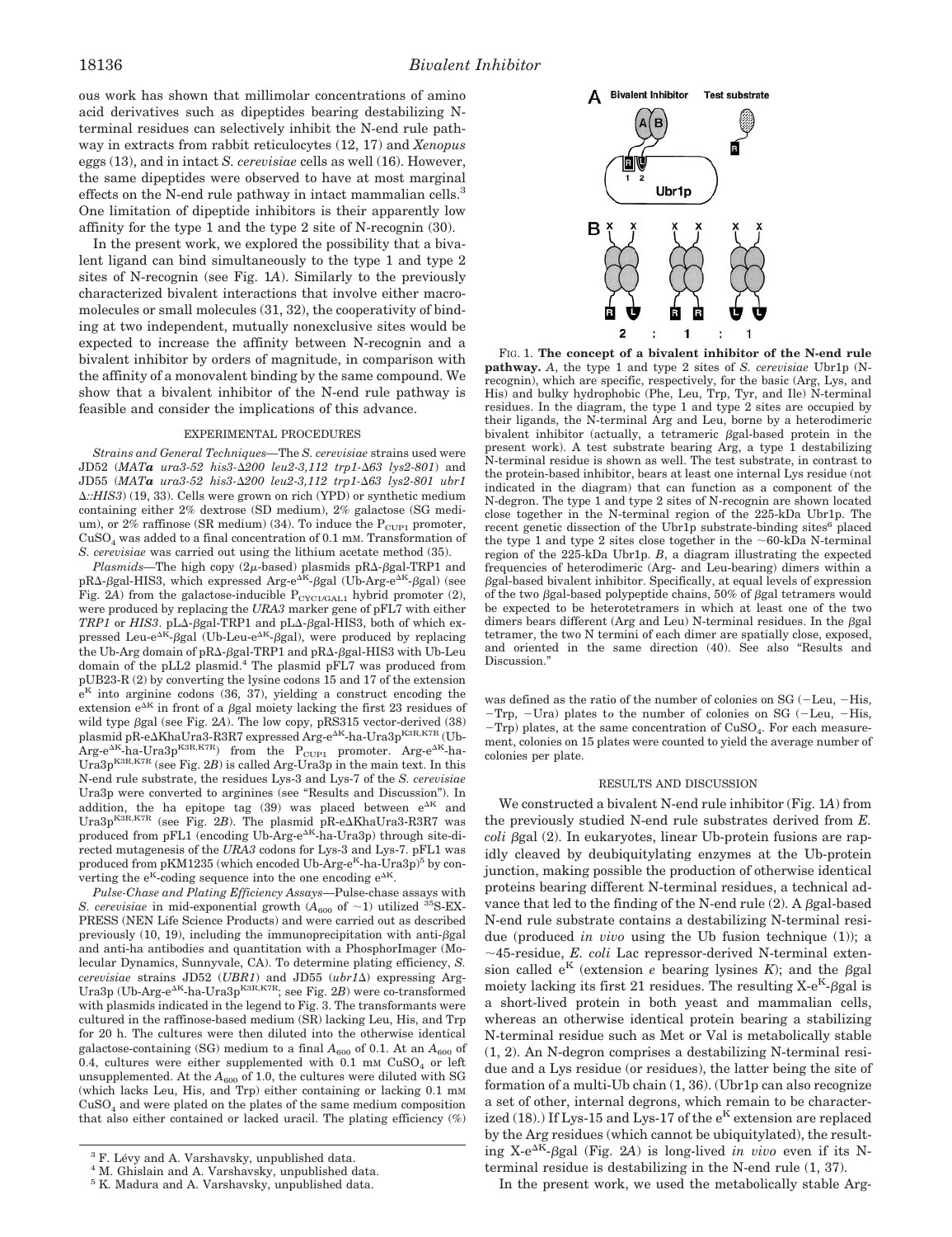

FIG. 2. **Designs of bivalent inhibitor and test substrate.** *A*, the  $\beta$ gal-based fusions (the residue  $X$  was either Arg or Leu) used to construct the Arg/Leu-bearing bivalent inhibitor. The Ub moiety of the fusions was cotranslationally removed *in vivo* by deubiquitinating enzymes (1). The  $\sim$ 45-residue, *E. coli* Lac repressor-derived sequence termed  $e^{\Delta K}$  (extension (*e*) lacking lysines ( $\Delta K$ )), is described in the main text. The  $\beta$ gal part of the fusion lacked the first 21 residues of wild type  $\beta$ gal (2). *B*, the Ura3p-based N-end rule substrate, Arg-e<sup> $\Delta K$ </sup>-ha-Ura3p<sup>K3R,K7R</sup>, derived from Ub-Arg-e<sup> $\Delta K$ </sup>-ha-Ura3p<sup>K3R,K7R</sup> and denoted Arg-Ura3p, is described in the main text.

 $e^{\Delta K}$ - $\beta$ gal (produced from Ub-Arg- $e^{\Delta K}$ - $\beta$ gal) and Leu- $e^{\Delta K}$ - $\beta$ gal (produced from Ub-Leu-e<sup> $\Delta K$ </sup>- $\beta$ gal). These proteins retain the ability to bind, respectively, to the type 1 and type 2 sites of N-recognin but cannot be ubiquitylated (37), apparently because the most N-terminal Lys residue in  $X-e^{AK}$ - $\beta$ gal, at position 239, is too far from the N terminus of the protein. In the  $\beta$ gal tetramer, the two N termini of each dimer are spatially close, exposed, and oriented in the same direction (40). At equal levels of expression of the two  $\beta$ gal-based polypeptide chains such as Arg-e<sup> $\Delta K$ </sup>- $\beta$ gal and Leu-e $\Delta K$ - $\beta$ gal, 50% of  $\beta$ gal tetramers would be expected to be heterotetramers in which at least one of the two dimers bears different (Arg and Leu) N-terminal residues (Fig. 1*B*). If the type 1 and type 2 substrate-binding sites of the 225-kDa Ubr1p are appropriately located and oriented, they might be able to bind the Arg- and Leu-bearing subunits of the mixed  $\beta$ gal tetramer, especially in view of the presumed flexibility of the  $e^{\Delta K}$  extension (1) (Fig. 1A).

The reporter N-end rule substrate in this study was  $\text{Arg-e}^{\Delta K}$ ha-Ura3p<sup>K3R,K7R</sup>, denoted below as Arg-Ura3p (Fig. 2*B*). This ha-tagged, type 1 N-end rule substrate was produced from  $Ub-Arg-e^{AK}-ha-Ura3p^{K3R,K7R}$  through the cotranslational *in vivo* cleavage by deubiquitinating enzymes (1, 6, 41). The lysine-lacking  $e^{\Delta K}$  extension of Arg- $e^{\Delta K}$ -ha-Ura3p<sup>K3R,K7R</sup>, and the replacement of the first two lysines of the Ura3p moiety with arginines were used to decrease the rate of degradation of Arg-Ura3p by the N-end rule pathway and also to reduce the slow but detectable degradation of Arg-Ura3p by yet another pathway, through a degron distinct from the N-degron.<sup>3</sup> Several Lys residues of Ura3p other than Lys-3 and Lys-7 are also close to its N terminus, thus accounting for the absence, in this case, of the all-or-none effect on the reporter degradation that is observed when  $e^{K}$  is replaced with  $e^{AK}$  in an X- $e^{K}$ - $\beta$ gal substrate (37). The Lys-3  $\rightarrow$  Arg and Lys-7  $\rightarrow$  Arg modifications decreased the enzymatic activity of the Ura3p moiety.<sup>2</sup> The reduced enzymatic activity of Ura $3p^{K3R,K7R}$  facilitated selection assays (Figs. 3 and 4).

The first bivalent inhibitor assay employed *ura3 S. cerevisiae* expressing Arg-Ura3p (Fig.  $2B$ ) from the uninduced  $P_{\text{CUP1}}$  promoter. The Ubr1p-mediated degradation of Arg-Ura3p  $(t_{1/2}$  of  $\sim$ 8 min) and its correspondingly low steady-state concentration rendered wild type  $(UBR1)$  cells phenotypically  $Ura^{-}$ , whereas  $ubr1\Delta$  strains expressing Arg-Ura3p were phenotypically Ura<sup>+</sup> (Figs. 3 and 4 and data not shown). Cells expressing Arg-Ura3p were cotransformed with two control plasmids (vectors:



FIG. 3. **A bivalent, but not monovalent, inhibitor of Ubr1p confers Ura**<sup>1</sup> **phenotype on cells expressing the short-lived N-end rule substrate Arg-Ura3p.** *S. cerevisiae* JD52 (*UBR1*) expressing Arg-Ura3p (Ub-Arg-Ura3p), a short-lived reporter (Fig. 2B), were cotransformed, alternatively, with pRS423 (*HIS3*-based control vector) and pRS424 ( $P_{GAL1}$ , *TRP1*-based control vector) (denoted as  $423+424$ ); with pRS424 and pR $\Delta$ - $\beta$ gal-HIS3, expressing Arg-e<sup> $\Delta K$ </sup>- $\beta$ gal (Ub-Arg $e^{AK}$ - $\beta$ gal) (denoted as  $R+424$ ; monovalent inhibitor); with pRS423 and pL $\Delta$ - $\beta$ gal-TRP1, expressing Leu-e<sup> $\Delta K$ </sup>- $\beta$ gal (Ub-Leu-e $\Delta K$ - $\beta$ gal) (denoted as  $423+L$ ); with pR $\Delta$ - $\beta$ gal-HIS3 and pR $\Delta$ - $\beta$ gal-TRP1, both expressing Arg-e<sup> $AK$ </sup>- $\beta$ gal (denoted as  $R+R$ ; monovalent inhibitor); with pL $\Delta$ - $\beta$ gal-HIS3 and pL $\Delta$ - $\beta$ gal-TRP1, both expressing Leu-e $\Delta K$ - $\beta$ gal (denoted as  $L+L$ ); or with pR $\Delta$ - $\beta$ gal-HIS3 and pL $\Delta$ - $\beta$ gal-TRP1, expressing Arg-e<sup> $\Delta K$ </sup>- $\beta$ gal and Leu-e<sup> $\Delta K$ </sup>- $\beta$ gal (denoted as  $R+L$ ; the bivalent inhibitor). Cells were streaked on SG medium containing  $0.1 \text{ mm CuSO}_4$  and lacking Leu, His, Trp, and Ura (*upper left panel*), on the otherwise identical medium lacking the added CuSO<sub>4</sub> (*upper right panel*), or on the Uracontaining SG medium lacking Leu, His, and Trp (controls; *lower left panel*). Plates were incubated at 30 °C for 3 days.

 $423+424$  in Fig. 3). Alternatively, these cells were cotransformed with two plasmids (bearing different selectable markers) that expressed either Arg-e<sup> $\Delta K$ </sup>- $\beta$ gal alone (*R*+*R* in Fig. 3), Leu-e<sup> $\Delta K$ </sup>- $\beta$ gal alone (*L*+*L* in Fig. 3), or both of them together  $(R+L)$  in Fig. 3; the bivalent inhibitor mode) from a galactoseinducible promoter. Pairs of alternatively marked plasmids were used to make certain that the conditions of expression and the total amounts of bgal-based proteins produced remained the same in all of these settings. The transformants were streaked on SG medium lacking uracil.

Remarkably, only those Arg-Ura3p-expressing cells that expressed *both* Arg-e<sup> $\Delta K$ </sup>- $\beta$ gal and Leu-e<sup> $\Delta K$ </sup>- $\beta$ gal became Ura<sup>+</sup> under these conditions (Fig. 3). The cells that expressed either  $\text{Arg-e}^{\Delta K}$ - $\beta$ gal alone or Leu-e $\Delta K$ - $\beta$ gal alone remained Ura<sup>-</sup>, as did the cells that received control plasmids (Fig. 3). (The same cells grew equally well in the control SG medium containing uracil (Fig. 3, *bottom left panel*).) Note that the monovalent inhibitors were ineffective despite the fact that the concentration of either the Arg-based N terminus alone or the Leu-based N terminus alone was twice the concentration of the same N termini in the case of the bivalent inhibitor.

To quantify the effect of coexpressing  $Arg-e^{AK}$ - $\beta$ gal and Leu $e^{\Delta K}$ - $\beta$ gal on the rescue of the Ura<sup>+</sup> phenotype, a plating efficiency assay was carried out with the same transformants. Equal amounts of cells were plated on  $SG(+Ura)$  and  $SG(-Ura)$  plates, and the numbers of colonies were determined. When the Arg-Ura3p reporter was expressed at a sufficiently low rate (uninduced  $P_{\text{CUP1}}$  promoter), cells became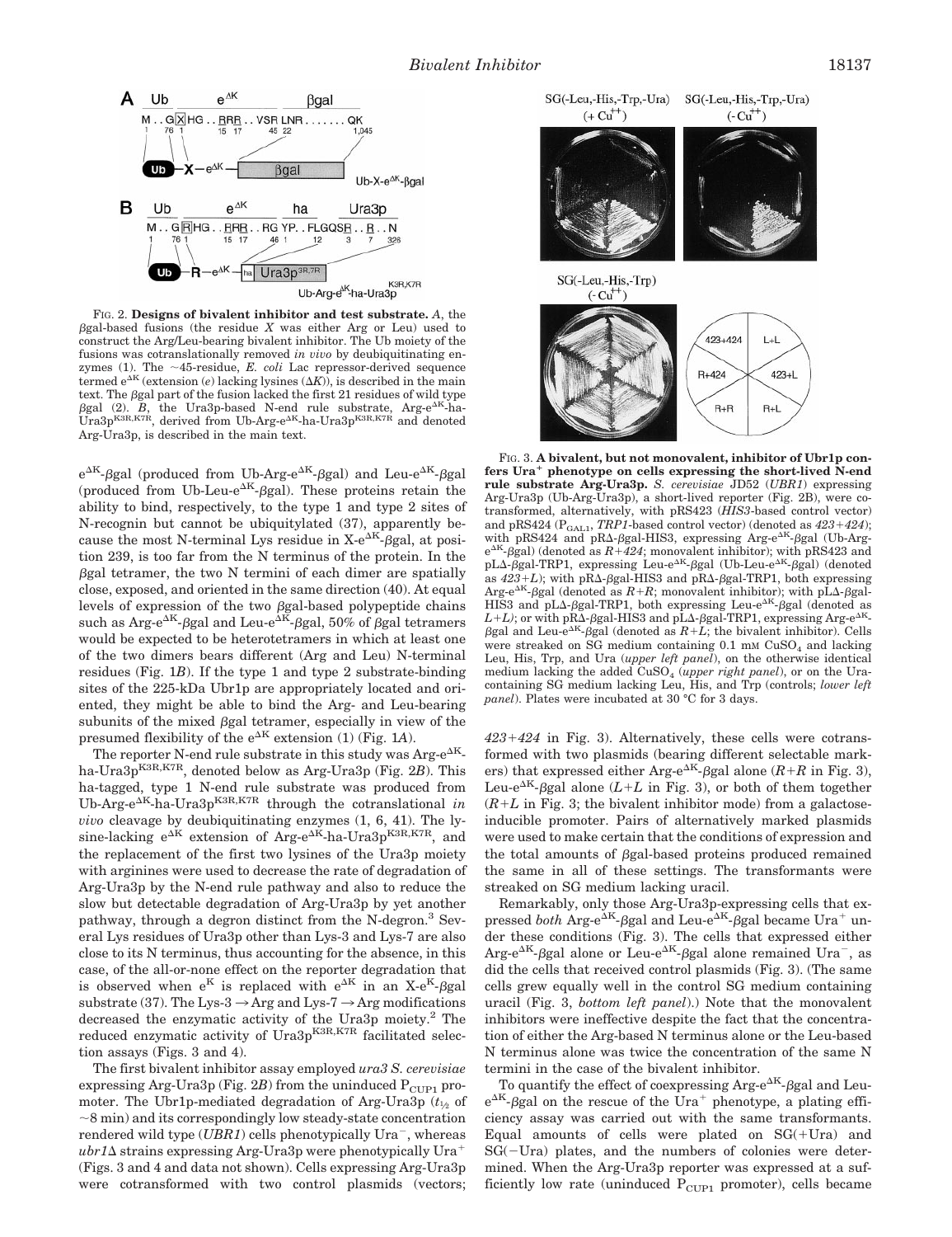

FIG. 4. **Plating efficiencies of** *S. cerevisiae* **expressing Arg-Ura3p in the presence of bivalent and monovalent inhibitors of the N-end rule pathway.** *A*, *S. cerevisiae* JD52 (*UBR1*) and JD55  $(ubr1\Delta)$  expressing Arg-Ura3p were cotransformed with the sets of plasmids described and denoted in the legend to Fig. 3. The transformants were cultured as described under "Experimental Procedures" and plated on either  $SG(-Leu, -His, -Trp, -Ura)$  plates or control plates  $SG(-Leu, -His, -Trp)$  containing 0.1 mm  $CuSO<sub>4</sub>$ . The plating efficiencies shown are the values produced by normalization against the absolute plating efficiency  $(92\%)$  of the positive control: the  $ubr1\Delta$ strain JD55 expressing Arg-Ura3p and bearing the vector pRS424. *B*, the same experiment was done using plates lacking the added CuSO<sub>4</sub>. The plating efficiencies shown are the values produced by normalization against the positive control used in *A*. Under these growth conditions (no added  $CuSO<sub>4</sub>$ ), the absolute plating efficiency of the positive control was 26%.

Ura<sup>+</sup> (through metabolic stabilization of Arg-Ura3p) only in the presence of *both* Arg-e<sup> $\Delta K$ </sup>- $\beta$ gal and Leu-e $\Delta K$ - $\beta$ gal (Fig. 4*B*). A weak stabilizing effect of  $Arg-e^{AK}$ - $\beta gal$  alone could be detected only at a  $\sim$ 20-fold higher level of Arg-Ura3p expression (induced P<sub>CUP1</sub> promoter) (Fig. 4A). No stabilization of Arg-Ura3p was observed in the presence of Leu-e<sup> $\Delta K$ </sup>- $\beta$ gal under any conditions (Fig. 4), confirming the specificity of inhibition in regard to the type (basic or bulky hydrophobic) of the primary destabilizing N-terminal residue of the reporter. Higher sensitivity of this assay at the higher level of Arg-Ura3p expression results from a higher steady-state level of the short-lived Arg-Ura3p, so that even its marginal stabilization suffices to render a small fraction of cells  $Ura^+$  (Fig. 4A; compare with Fig. 4*B*).

To analyze directly the *in vivo* degradation of Arg-Ura3p in the presence of different combinations of  $X-e^{AK}-\beta gal$  proteins, the transformants of Figs. 3 and 4 were subjected to pulsechase analysis, with immunoprecipitation of both Arg-Ura3p and the (long-lived)  $X-e^{AK}-\beta$ gals (Fig. 5). Quantitation of the resulting electrophoretic patterns (Fig. 5*C*) confirmed and extended the conclusions reached through phenotypic analyses (Figs. 3 and 4). Specifically, the normally short-lived Arg-Ura3p (Fig. 5*A*, *lanes 1–3*) was strongly (but still incompletely) stabilized in the presence of both Arg- $e^{AK}$ - $\beta$ gal and Leu- $e^{AK}$ bgal (Fig. 5*A*, *lanes 4–6*; compare with *lanes 1–3* and *7–9*). This stabilization was manifested especially clearly as an increase in the relative amount of Arg-Ura3p at the beginning of chase (time 0), indicating reduced degradation of Arg-Ura3p during the pulse (Fig. 5*C*). This latter degradation pattern, termed "zero point effect," is caused by the previously demonstrated preferential targeting of newly formed (as distinguished from conformationally mature) protein substrates by the N-end rule pathway (16, 42). The increased steady-state level of Arg-Ura3p in the presence of both Arg- $e^{\Delta K}$ -ggal and Leu- $e^{\Delta K}$ -ggal accounted for the results of phenotypic analyses (Figs. 3 and 4). The much smaller but detectable stabilization of Arg-Ura3p by  $\text{Arg-e}^{\Delta K}$ - $\beta$ gal alone (Fig. 5*C*) was consistent not only with the inability of Arg-e<sup> $\Delta K$ </sup>-*Bgal* to confer the Ura<sup>+</sup> phenotype on cells expressing Arg-Ura3p from uninduced  $P_{\text{CUP1}}$  promoter but also



FIG. 5. **Metabolic stabilization of Arg-Ura3p in the presence of bivalent N-end rule inhibitor.** *A*, *S. cerevisiae* JD52 (*UBR1*) expressing Arg-Ura3p, a short-lived Ura3p-based reporter (Fig. 2*B*), from the induced  $P_{\mathrm{CUP1}}$  promoter, were cotransformed, alternatively, with either pRS423 (*HIS3*-based control vector) and pRS424 (P<sub>GAL1</sub>, *TRP1*-based control vector) (denoted as  $423+424$ ), or with pR $\Delta$ - $\beta$ gal-TRP1 and pL $\Delta$ - $\beta$ gal-HIS3, expressing Arg-e<sup> $\Delta K$ </sup>- $\beta$ gal and Leu-e<sup> $\Delta K$ </sup>- $\beta$ gal (denoted as  $\vec{R}$ +*L*; the bivalent inhibitor). Control JD55  $(ubr1\Delta)$  cells expressing Arg-Ura3p were transformed with pRS424. Cells grown in either dextrosecontaining SD medium (no expression of  $\beta$ gal) or galactose-containing SG medium were labeled with [35S]methionine/cysteine for 5 min at 30 °C, followed by a chase for 0, 10, and 30 min, extraction, immunoprecipitation, and SDS-10% polyacrylamide gel electrophoresis. *B*, same as in *A*, but cells were also cotransformed with the plasmids  $pR\Delta-\beta$ gal-TRP1 and  $pR\Delta-\beta$ gal-HIS3, both expressing Arg-e $\Delta K-\beta$ gal (denoted as *R*1*R*). The assays were carried out in SG medium. *C*, *in vivo* decay curves of Arg-Ura3p (Fig. 2*B*) in wild type (JD52) and *ubr1*D (JD55) cells. The patterns in *A* and *B* were quantified as described under "Experimental Procedures." The initial amounts of Arg-Ura3p were normalized against the amount in  $ubr1\Delta$  cells (100%). Note that the inhibitors also altered the zero point effect (degradation of a reporter *during* the pulse (16, 42)). ●, degradation of Arg-Ura3p in *UBR1* (JD52) cells in the presence of both Arg- $e^{\Delta K}$ - $\beta$ gal and Leu- $e^{\Delta K}$ - $\beta$ gal (cells were grown in SG medium);  $\circ$ , the same transformants were grown in SD medium where  $\beta$ gal fusions were not expressed;  $\nabla$ , JD52 cells expressing Arg-Ura3p were transformed with the two alternatively marked plasmids expressing Arg-e<sup> $A$ K</sup>- $\beta$ gal and grown in SG medium;  $\Box$ , JD52 cells expressing Arg-Ura3p were transformed with the two alternatively marked control vectors and grown in SG medium;  $\blacksquare$ ,  $ubr1\Delta$ (JD55) cells expressing Arg-Ura3p were transformed with control vectors and grown in SG medium.

with the partial rescue of the Ura<sup>+</sup> phenotype by Arg-e<sup> $\Delta K$ </sup>- $\beta$ gal in cells expressing Arg-Ura3p from the induced  $P_{CIIP1}$  (Figs. 3) and 4 and data not shown).